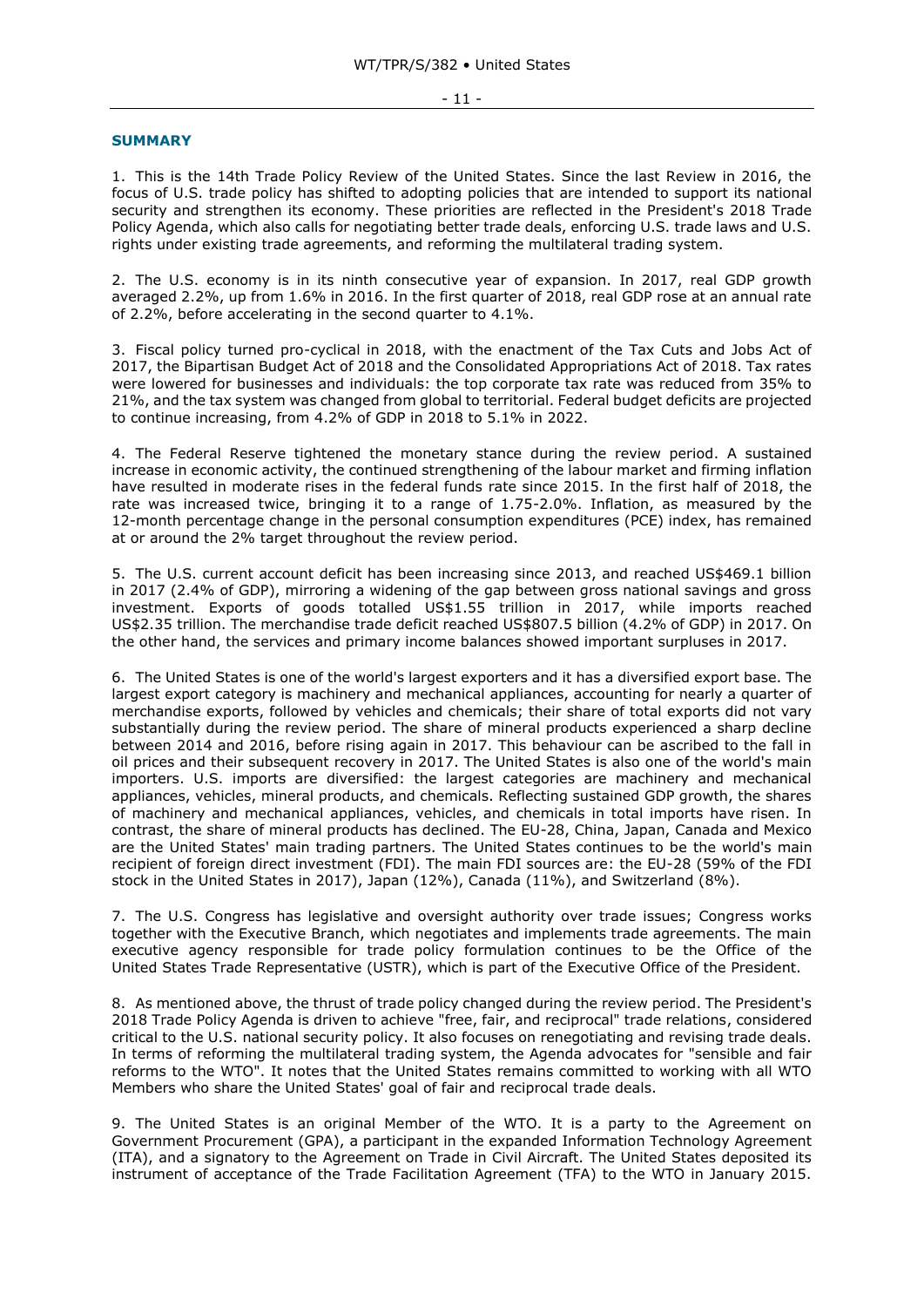The United States submitted numerous notifications during the period under review, covering areas such as agriculture, anti-dumping, subsidies and countervailing measures, SPS, TBT, and import licensing, among others. During the review period, the United States was involved in 21 dispute settlement cases as a respondent and 13 as a complainant.

10. The United States has 14 FTAs in force with 20 countries, as was the case at the time of the previous Review. Most of them cover both goods and services, except the FTA with Israel (goods only). The United States has notified all its FTAs to the WTO. At the time of completion of this report, the United States was renegotiating NAFTA, with the aims of modernizing the Agreement, and reducing the U.S. trade deficit with NAFTA partners. In August 2018, the United States and Mexico reached an agreement in principle to amend NAFTA. In October, an agreement with Canada was announced. The United States-Korea Free Trade Agreement (KORUS) has also been renegotiated, and the revised Agreement was signed on 24 September 2018. The United States withdrew from the proposed Trans-Pacific Partnership (TPP) in 2017. Negotiations with the European Union on the proposed Trans-Atlantic Trade and Investment Partnership (T-TIP) agreement were paused at the end of 2016. Currently, the United States has four main unilateral preference programmes: the African Growth and Opportunity Act (AGOA), the GSP, the Caribbean Basin Initiative (CBI)/Caribbean Basin Trade Partnership Act (CBTPA), and the Nepal Trade Preference Program (NTPP).

11. The U.S. foreign investment regime remained unchanged during the review period. The investment regime is generally open, with a few sector-specific limitations, and review procedures on foreign investment in a few industries, including the airline and nuclear energy industries. Additionally, the United States has a national security review process, applicable to foreign investment that might affect national security interests. International investment agreements and investment chapters in FTAs are used by the United States to foster foreign investment.

12. The Committee on Foreign Investment in the United States (CFIUS) continues to oversee the national security implications of foreign investment. CFIUS reviews transactions based on voluntary notifications filed by the parties, or on its own initiative if it believes the transaction is a covered transaction and may raise national security concerns. Each transaction is reviewed on a case-bycase basis, based on individual facts and circumstances. If national security concerns are identified during the review, CFIUS may impose conditions, or CFIUS and the transacting parties may negotiate a mitigation agreement to resolve any national security concerns. If CFIUS determines that the national security concerns cannot be resolved and the parties do not withdraw and abandon the transaction, the Committee will recommend that the President prohibit the transaction.

13. Having formally accepted the WTO TFA in January 2015, the United States provided its notification on transparency, the operation of its single window, measures on the use of customs brokers, and the TFA contact point in June 2017. In February 2018, the U.S. Customs and Border Protection (CBP) announced that its Automated Commercial Environment (ACE) had been completed. Importers and exporters may use the electronic portal to declare goods, obtain permits, and access transaction and trade data. Within CBP, ten Centers of Excellence have been established to specialize in all aspects of customs processing in several areas.

14. The United States operates several programmes to facilitate trade, while also addressing national security concerns as a joint public-private partnership. Among these programmes, the Customs-Trade Partnership Against Terrorism (C-TPAT) encompasses the entire supply chain, involving enhanced security measures and best practices, the Importer Self-Assessment Program (ISA) builds on C-TPAT to achieve an even higher level of compliance, and the Free and Secure Trade (FAST) Program speeds the clearance of low-risk shipments arriving from Canada or Mexico. Maritime cargo destined for the United States is pre-screened at foreign ports under the Container Security Initiative (CSI). CBP has security-based arrangements in force with 11 other customs administrations, and has signed joint work plans towards mutual recognition with six countries.

15. The MFN tariff regime is generally characterized by stable and, for the most part, low or no tariffs. At 4.8% overall, the simple average tariff remains virtually unchanged. Duty-free entry is provided for 37.5% of all tariff lines, and a further 30.4% of the lines' items face import duty of 5% or less. The highest tariffs, sometimes exceeding 100%, are applied on certain agricultural items (e.g., tobacco and peanuts). Outside of agriculture, above-average applied rates are mainly found in textiles, clothing and footwear.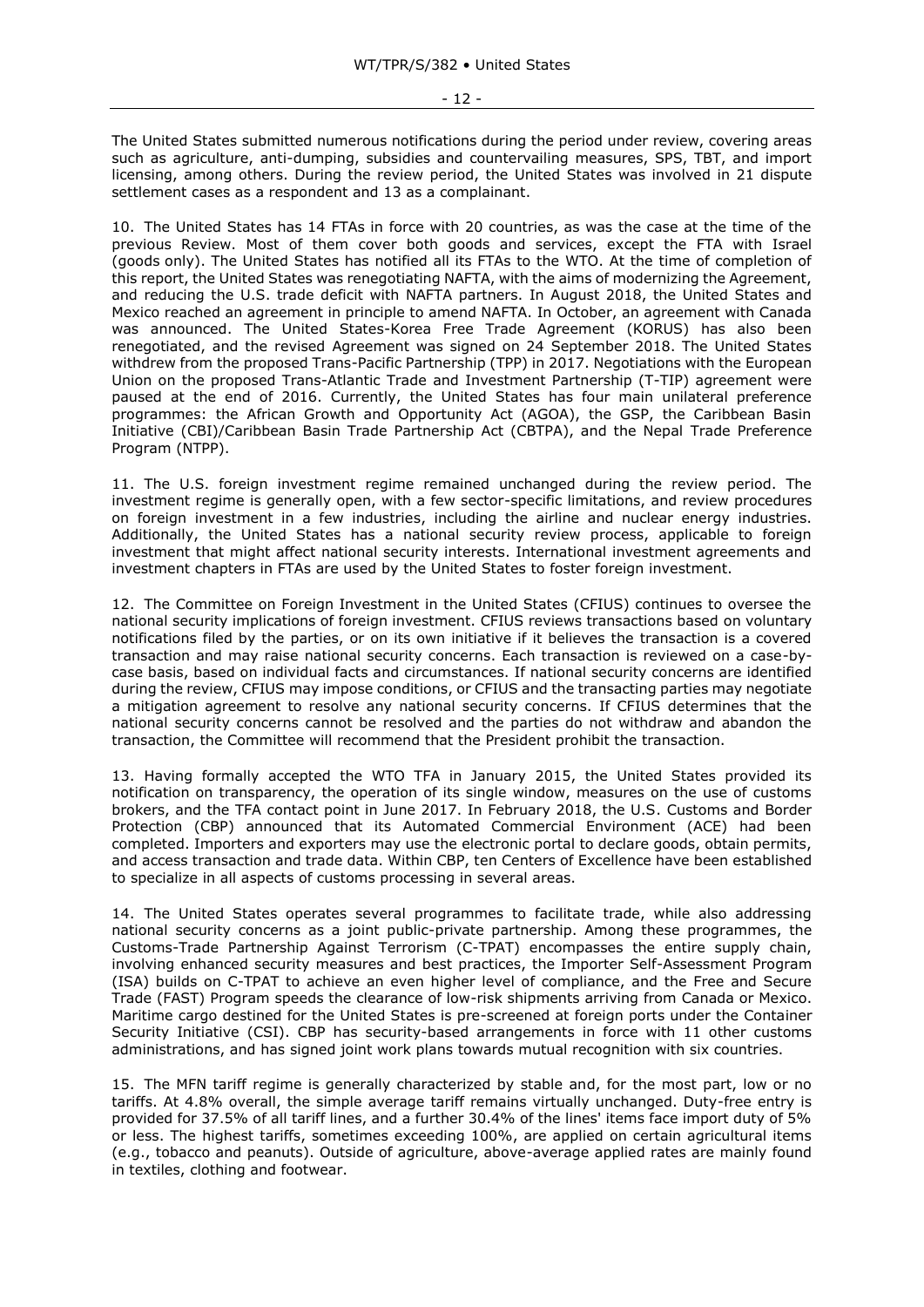16. The United States continues to be an active user of anti-dumping (AD) duties. Between 2015 and 2017, the number of AD investigation initiations increased, totalling 133. There were 340 AD orders in place as of end-July 2018, compared with 269 on 30 June 2016. The trading partners most affected by the measures were China, Chinese Taipei, the European Union, India, Japan and the Republic of Korea. The investigations initiated during the period were mainly concentrated in the steel industry. Of the 109 countervailing duty (CVD) measures in place as of end-July 2018, some 50.5% were also applied on iron and steel products. There were 123 sunset review initiations of AD orders during the period from 1 January 2016 to end-June 2018. During the same period, there were eight revocations, while 104 orders were continued. There were 52 sunset review initiations of CVD orders during the period from 1 January 2016 to end-April 2018. During the same period, 27 sunset reviews of CVD orders were concluded; there were six revocations, while the remaining orders were continued.

17. Between 2016 and 2018, two new safeguard investigations (on Crystalline Silicon Photovoltaic Cells; and Large Residential Washers) were conducted by the United States under Sections 201-204 of the Trade Act of 1974. Both investigations were notified to the WTO. The USITC made affirmative serious injury determinations in both cases, and the President applied a safeguard measure in each one.

18. The Enforce and Protect Act of 2015 (EAPA), which entered into force in 2016 and aimed at preventing evasion of contingency measures, created a new framework for CBP to investigate allegations of evasion of AD/CVD orders. Between August 2016 and 1 July 2018, 19 investigations stemming from allegations of evasion of duties were initiated. In all but one of these investigations, interim measures were applied. As of July 2018, a final determination had been made for 12 investigations. Remedies generally involve suspending the liquidation for any entry after a certain date, and requiring that the importer post a cash deposit prior to the entry's release.

19. During the review period, the United States reverted to conducting Section 232 investigations to determine the effects of imports of any article on national security, and to recommend the application of countermeasures, including an increase in tariffs, to the President. The Department of Commerce has conducted 18 Section 232 investigations since 1980, of which 14 were concluded before or in 2001. In 2018, four new investigations were initiated on: steel, aluminium, auto imports, and uranium imports. Up to September 2018, import surcharges were announced on the first two investigations. This announcement was followed by countermeasures by trading partners.

20. In August 2017, an investigation under Section 301 of the Trade Act of 1974 was initiated into China's acts, policies, and practices related to technology transfer, intellectual property, and innovation. On 15 June 2018, USTR issued a list of products covering 1,102 separate tariff lines, valued at approximately US\$50 billion, which would be subject to an additional *ad valorem* tariff of 25%. The measure entered into effect on 6 July for 818 lines, covering approximately US\$34 billion worth of imports from China; public comment was sought on the application of the duty on 284 tariff lines, covering some US\$16 billion worth of imports. China responded to the initial action by imposing increased duties on goods imported from the United States. In response, USTR proposed to take further action in the form of an additional 10% *ad valorem* duty on Chinese products covered in 6,031 tariff subheadings, with an annual trade value of approximately US\$200 billion. Under the new Section 306(c) of the 1974 Trade Act, the USTR may reinstate, upon written request from the industry, a previously terminated Section 301 action in order to exercise a WTO authorization to suspend trade concessions. One such case emerged in December 2016 concerning a 1999 beef dispute with the European Union; as of mid-2018 no action had been taken.

21. The Office of Foreign Assets Control (OFAC) of the U.S. Department of the Treasury administers nearly 30 programmes involving economic and trade sanctions. In general, the measures are designed to counter terrorism, transnational criminal organizations, cyber-related crimes, drugs trafficking, human rights abuses, corruption, trade in rough diamonds, and the proliferation of weapons of mass destruction. Many of the measures target individuals or entities rather than jurisdictions. Country-specific sanctions have been tightened against the Democratic People's Republic of Korea, Iran and Cuba during the period under review, while programmes related to Myanmar and Côte d'Ivoire were terminated in 2016.

22. The framework for export promotion and export finance has remained broadly unchanged during the period under review. The United States has no overarching legal framework governing assistance to sectors or industries at the federal or sub-federal level. Traditionally, federal assistance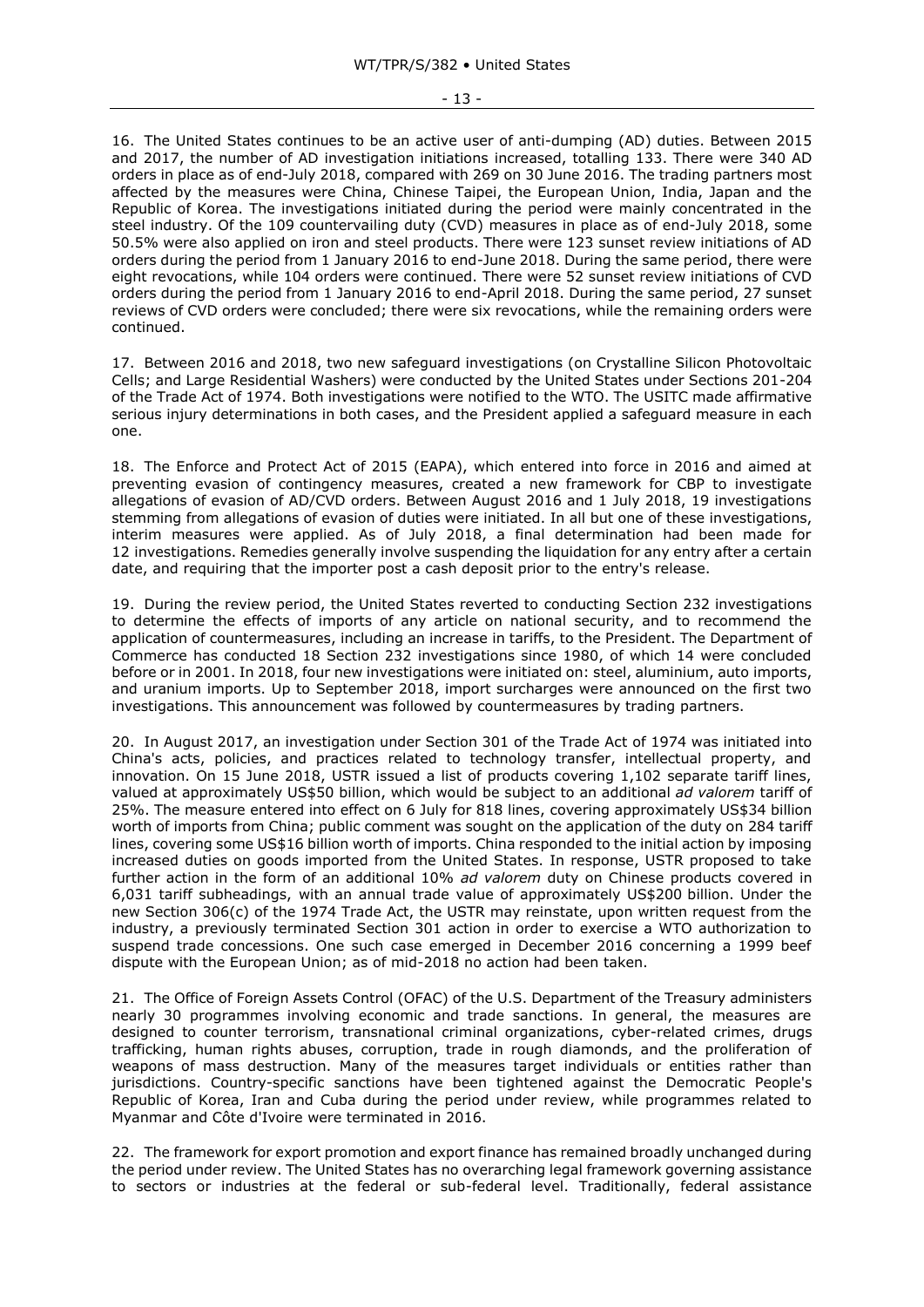programmes have been in the form of grants, tax concessions, loan guarantees, and direct payments; they are listed in the Catalog of Federal Domestic Assistance (CFDA), and are mostly related to public health and safety, the environment, education, infrastructure, community assistance, and research and development.

23. The basic legal framework for the preparation and adoption of standards and technical regulations has not changed during the review period. Federal law specifically prohibits any government agency from engaging in any standards-related activity that creates unnecessary obstacles to the foreign commerce of the United States, and federal agencies are obliged to ensure that imported goods are treated no less favourably than like domestic products in the application of standards-related activities.

24. In the area of sanitary and phytosanitary measures, work has continued on certain trade-related aspects of the implementation of the 2011 Food Safety Modernization Act, including risk-based supplier identification, the certification of food-producing entities in foreign countries, and the launch of the Voluntary Qualified Imports Program (VQIP), an expedited review and entry programme for food. No applications for admittance into the VQIP were received before this year's deadline, as the process to issue accreditations to third-party auditors was still ongoing.

25. U.S. federal antitrust laws are applied on domestic and foreign conduct that has a substantial and intended effect in the United States. Government institutions, including those engaging in commercial activity, are exempted from federal antitrust legislation unless a statute clearly provides otherwise. Limited immunity also applies to specific aspects of agriculture, fisheries, shipping, and insurance. During the review period, the U.S. authorities have devoted substantial resources to prosecutions and sentencings in criminal antitrust proceedings; as a result, some US\$400 million in criminal fines and penalties were obtained by the U.S. Department of Justice, mainly with respect to auto parts, real estate, and foreign currency exchange. The number of mergers reviewed increased during the review period: in FY2017, 2,052 transactions were reviewed, representing a 12.0% increase from FY2016.

26. The United States is a party to the WTO GPA. The Protocol amending the GPA entered into force for the United States in April 2014. No major institutional or legal changes with respect to government procurement have taken place since the last Review in 2016. Procurement at the federal level is decentralized, and is carried out through the procurement systems of the various executive agencies. Procurement at the state level is also decentralized. U.S. government procurement policy encourages the participation of small businesses, including veteran-owned, women-owned, and disadvantaged small businesses. To this end, it carries out a policy of fixing set-asides when market research concludes that small businesses are available and able to perform the work or provide the products being procured by the Government. The Buy American Act (BAA) and the Trade Agreements Act (TAA) remain the main laws regarding government procurement. The BAA requires the Federal Government to purchase domestic goods, while the TAA provides authority for the President to waive purchasing requirements, such as those contained in the BAA. These requirements are waived for GPA participants, trading partners with which the United States has an FTA that covers procurement, and beneficiaries of preferences.

27. The United States remains one of the main producers and exporters of goods and services that embody intellectual property (IP). IP is present in some 60% of U.S. goods exports, and IP-intensive industries account for over one third of U.S. GDP. No major changes with respect to IP legislation have taken place since the last Review in 2016. The protection and enforcement of IP rights (IPRs) has remained a top trade policy priority for the U.S. Administration, as IP is considered critical for economic growth. The objectives are to reduce counterfeit and infringing goods in domestic and international supply chains and identify unjustified impediments to effective enforcement action against the financing, production, trafficking, or sale of counterfeit or infringing goods.

28. Among IPR enforcement tools, USTR conducts annual reviews of the state of IPR protection and enforcement in U.S. trading partners around the world under "Special 301" provisions. As a result of these reviews, USTR identifies trading partners found to deny adequate and effective IPR protection, or deny fair and equitable market access to U.S. persons that rely upon IPR protection. In its 2018 Special 301 report, released on 30 April 2018, 36 trading partners were identified as failing to provide adequate and effective IPR protection. Under Section 337 of the Tariff Act of 1930, investigations into allegations of infringement of certain statutory IPRs and other forms of unfair competition in import trade are conducted. Between early January 2016 and late May 2018, 137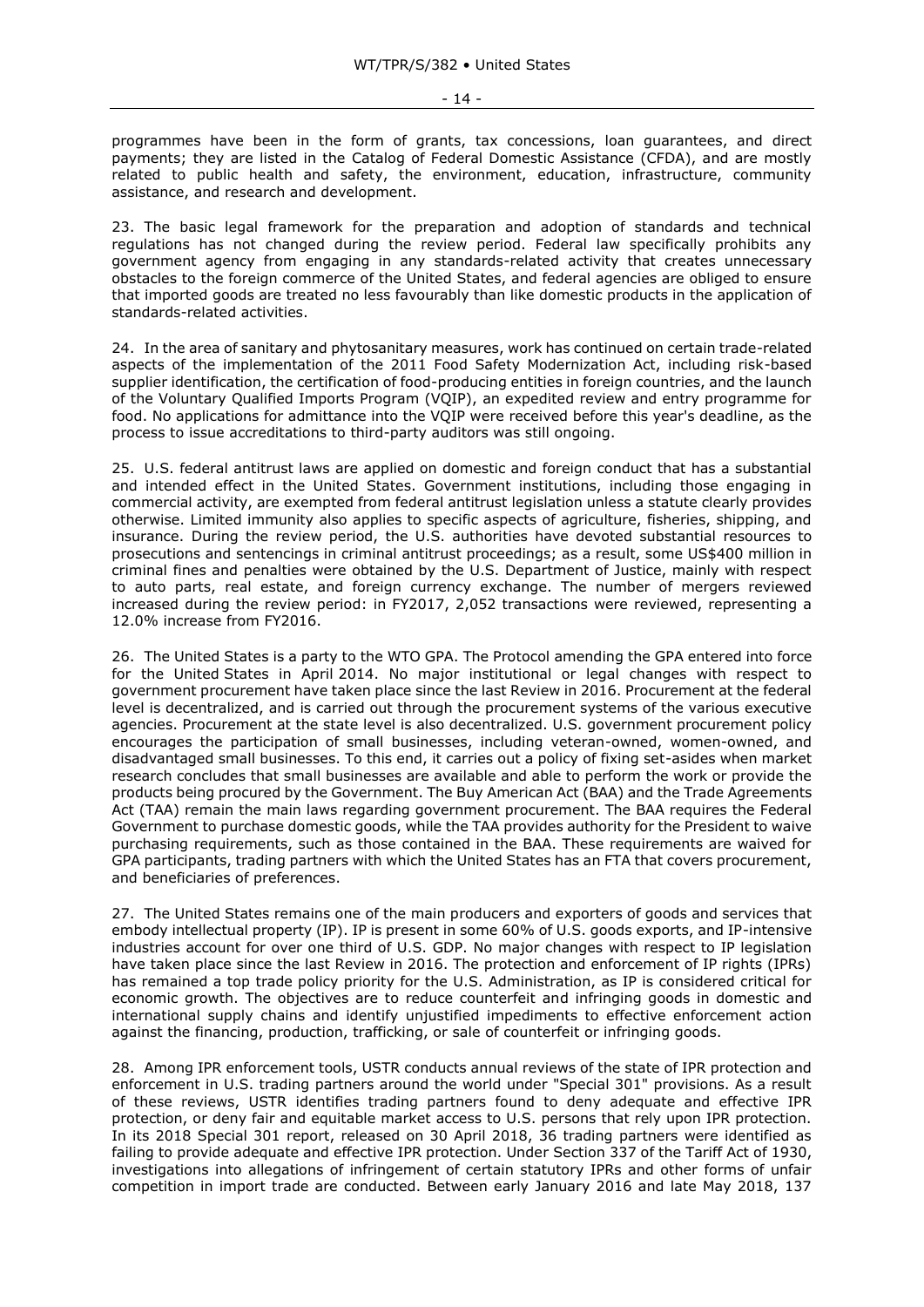Section 337 investigations were initiated. Most of them dealt with patent infringement; the remainder dealt with copyright, trade secrets and trademarks or with several IPRs combined. Investigations covered products from 37 trading partners and from the United States.

29. Support to agriculture is primarily authorized by "farm bills", i.e. multi-year omnibus legislation covering a wide array of agricultural and food programmes. While some of the programmes have permanent authorization (e.g. crop insurance), others are authorized only for the life of the farm bill. Authorization for most programmes under the Agricultural Act of 2014 was to expire on 30 September 2018. Based on expected and actual outlays, the 2014 Farm Bill has been dominated by the Supplemental Nutrition Assistance Program (SNAP), providing food assistance to low-income households, which has accounted for nearly 80% of the projected expenditure. The 2014 Farm Bill was amended in early 2018, through the passage of the Bipartisan Budget Act of 2018, to provide support for seed cotton, to make the Margin Protection Programme more attractive for small and medium-sized dairy farms, and to make additional disaster relief available. A programme to support the cost of cotton ginning was re-introduced as a temporary measure in March 2018. The legislative process for the 2018 Farm Bill is ongoing.

30. The United States is a major producer and consumer of primary energy resources, and technological breakthroughs in the domestic production of shale oil and gas have had a profound effect on global energy markets over the last ten years. U.S. production of crude oil reached 11 million barrels per day in July 2018, for the first time in history, and the United States is now a net exporter of petroleum products and natural gas. On the demand side, U.S. primary energy consumption has levelled off, as the economy has become ever more energy efficient. Natural gas has replaced coal as the principal resource in electricity generation, but coal-fired power plants still deliver 30% of the electricity produced. About 17% of the electricity generated in the United States in 2017 was made from renewable energy resources. The United States does not have a national target for renewable energy or an explicit federal support mechanism. However, 29 states and the District of Columbia have adopted "renewable portfolio standards" or similar binding targets, and a further 8 states (and one territory) have set non-binding targets. States apply numerous measures to promote the development and use of renewable energy resources.

31. The Economic Growth, Regulatory Relief and Consumer Protection Act, enacted in May 2018, introduced several amendments to the regulation of financial services, including with respect to regulatory relief, consumer access to mortgage credit, and regulations for bank holding companies. The most noteworthy changes include: allowing banks with between US\$50 billion and US\$250 billion in assets to be run with less regulatory oversight; exempting banks with less than US\$10 billion from the Volcker Rule (banning banks from engaging in proprietary trading); requiring the Federal Reserve to tailor regulations with respect to bank size rather than "one size fits all"; and enabling large foreign banks to avoid regulations by allowing them to tally their U.S. assets in certain ways that keeps them below the US\$250 billion threshold.

32. A new regulatory order on telecommunications was issued in December 2017, which removed the prior requirements that providers of broadband Internet access services be subject to some of the same rules that apply to common carriers, including a prohibition on unjust or unreasonable practices or unreasonable discrimination. The 2017 Restoring Internet Freedom Order reversed the policy applied in the sector, and returned to the lighter-touch framework that had been in place before. The Order, among other things, ended utility-style regulation of the Internet in favour of market-based policies, restored broadband Internet access service to the information service classification, eliminated certain reporting requirements, and restored the authority of the Federal Trade Commission (FTC) to police the privacy practices of Internet service providers (ISPs).

33. Postal and courier services are open to competition, with the exception of services reserved for the United States Postal Service (USPS), the designated operator for universal service. Private carriers may accept and deliver any item which does not fall within the reserved category, including items not considered as letters, such as merchandise, newspapers, and periodicals. However, under "the mailbox rule", delivery must be made by means that do not involve access to mailboxes or post office boxes in USPS retail units, unless postage is affixed to the privately carried matter. USPS rates and fees are established by its Board of Governors, and are subject to a review process by the Postal Regulatory Commission, which regulates the USPS but not the postal services activities of the private sector.